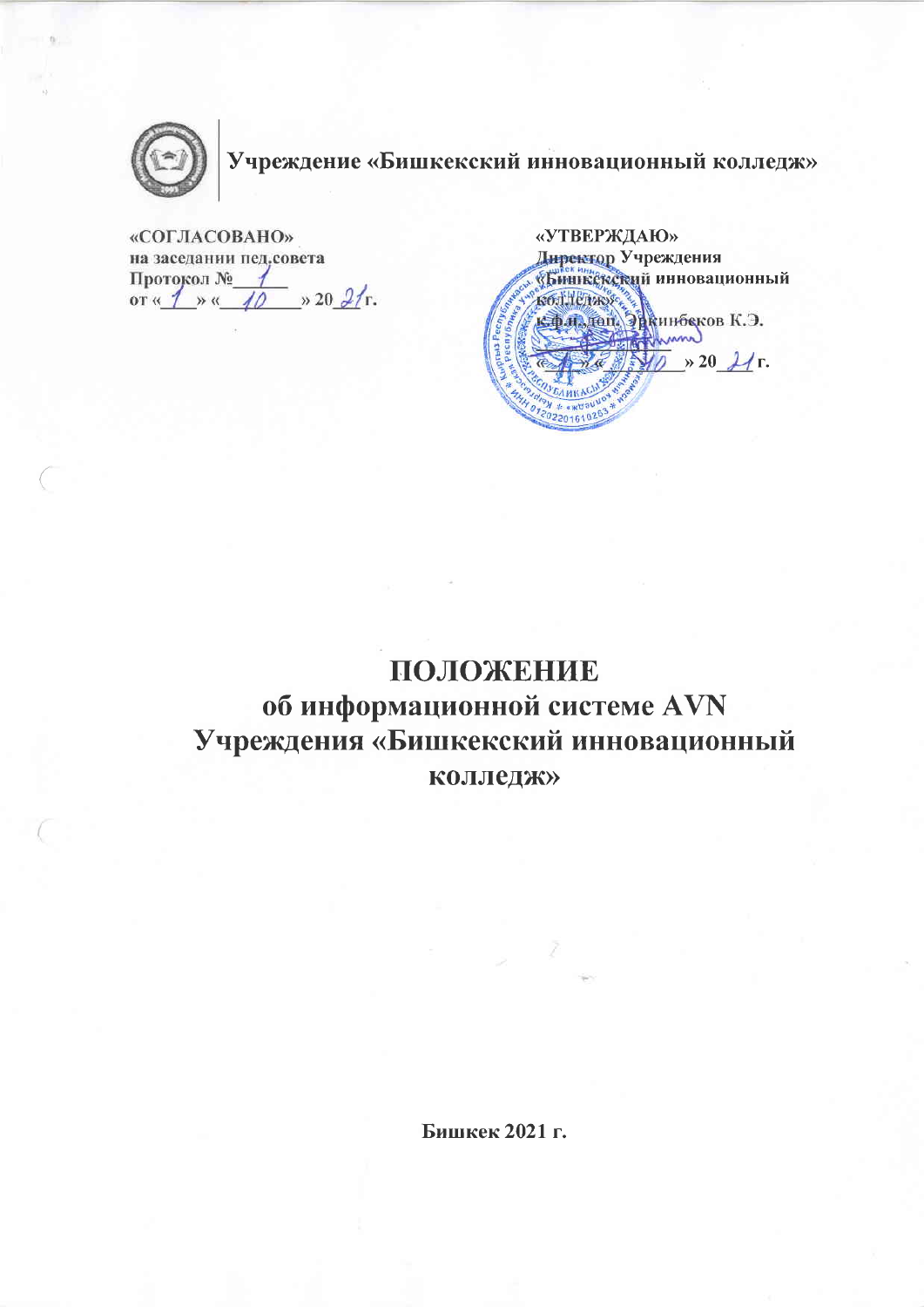#### $1.$ ОБЩИЕ ПОЛОЖЕНИЯ

Настоящее положение определяет меры безопасности персональных данных при  $1.1$ их обработке в информационной системе «AVN» (далее - ИС AVN). В документе устанавливаются порядок регистрации и изменения учетных записей преподавателей и сотрудников Учреждения «Бишкекский инновационный колледж» (далее Колледж) в ИС AVN.

Рассматривает вопросы соглашения о простой электронной подписи для 1.2 признания действия пользователей на уровне ИС AVN равнозначной собственноручной полписи пользователей.

Учетная запись - это простая электронная подпись сотрудников и  $1.3$ профессорско-преподавательского состава (Пользователи) для получения доступа к программам и внесения изменений данных в ИС AVN.

### 2. ПОРЯДОК АДМИНИСТРИРОВАНИЯ ПОЛЬЗОВАТЕЛЕЙ

Регистрация новых учетных записей пользователей и внесение изменений в существующие учетные записи осуществляется на основании соответствующей электронной заявки, направляемой в электронный адрес Администратора AVN или при личном обращении в службу AVN.

Регистрация учетных записей новых пользователей. Для добавления новых 2.1 учетных записей ИС AVN (регистрации пользователей) преподаватель/сотрудник формирует заявку на предоставление доступа пользователям (внесение изменений в учетную запись) через электронную почту или при личном обращении в службу AVN.

- В заявке по каждому пользователю обязательно заполняются следующие данные:  $2.2$ 
	- 1. Ф.И.О. пользователя полностью;
	- 2. Наименование отдела/отделения в котором работает пользователь;
	- 3. Должность пользователя;
	- 4. Служебный телефон пользователя;
	- 5. Сотовый телефон пользователя;
	- 6. Личный адрес электронной почты пользователя;
	- 7. Перечень программ, к которым необходим доступ (Приложение I);
	- 8. Тематические разделы отчетов, к которым необходим доступ (Приложение 1).

Заполненная заявка направляется администратору информационной службы 2.3 AVN на электронный адрес (moldosanov $\omega$ gmail.com).

2.4 Администратор службы AVN. получив заявку, в течение 3 рабочих дней регистрируют в ИС AVN учетные записи (Логин и временный-пароль) с регистрацией всех данных, указанных в пункте 2.2. с 1 по 8 и с адреса moldosanov@gmail.com направляют на электронные адреса пользователей, указанные в заявке уведомления о регистрации с указанием учетной записи (логина и пароля).

2.5 В случае изменения данных пользователя, влекущих за собой изменения учетных записей пользователей ИС AVN (например, смена фамилии, изменение контактных телефонов, изменения круга полномочий) преподаватель/сотрудник формирует заявку на предоставление доступа пользователям (внесение изменений в учетную запись) через электронную почту, с указанием изменённых данных.

2.6 Электронная копия приказов об увольнении или перевода должностного лица направляется инспектором Отдела кадров в службу AVN Колледжа для закрытия доступов к программам/разделов отчетов и учетной записи.

### **ТРЕБОВАНИЯ К БЕЗОПАСНОСТИ ИС AVN**  $3.$

Новые пользователи ИС AVN обязаны изменить пароль в течение 20  $3.1$ рабочих дней после получения уведомления на электронную почту об открытии учетной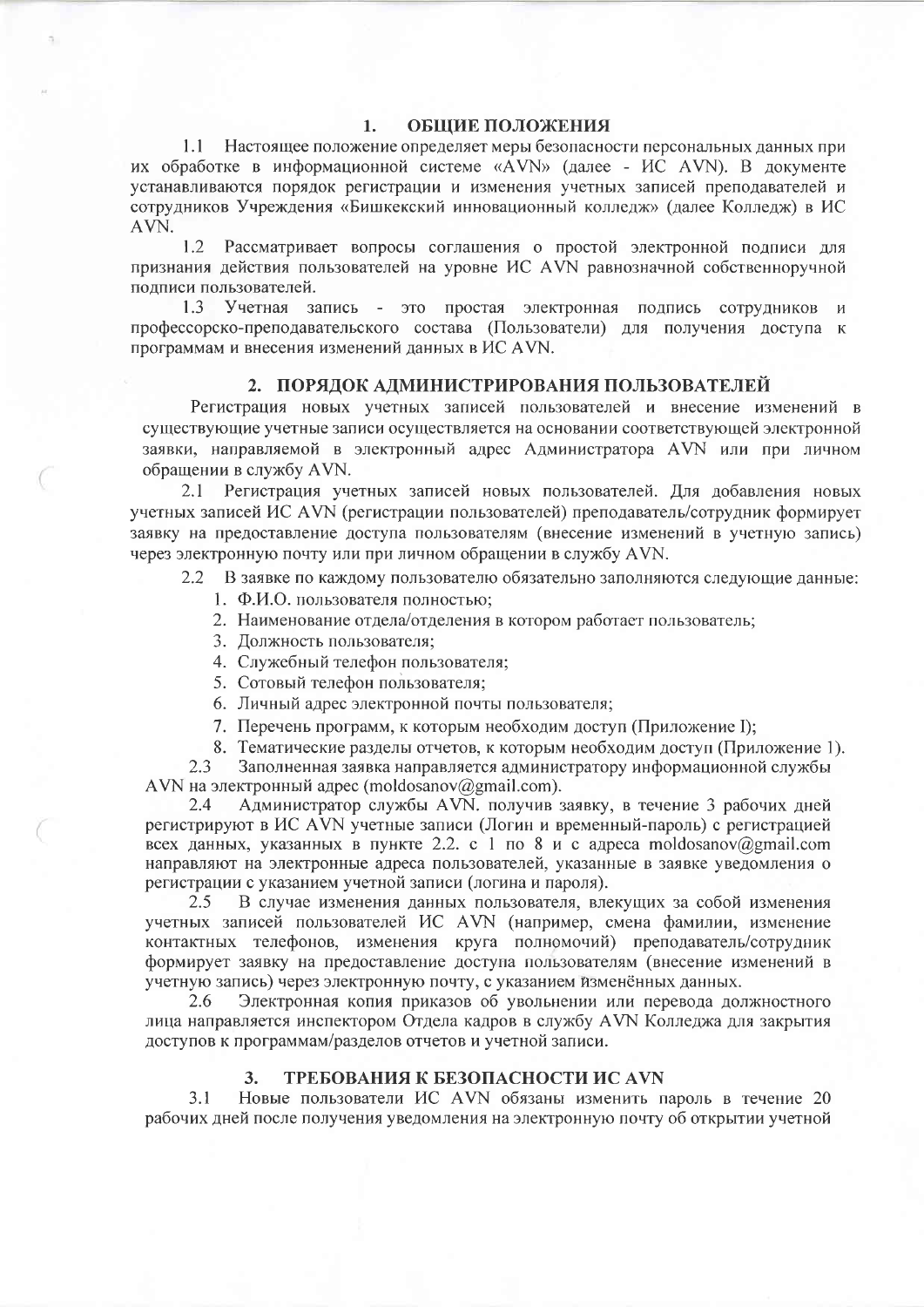записи. Изменение пароля производится в защищенном 128-битном алгоритме хеширования МD5. Пароль не должен быть меньше 6 символов.

- > Пароль должен содержать цифры  $(1,2,3,4,5,6,7,8,9)$
- > Пароль должен содержать буквы (строчные)
- > Пароль должен содержать буквы, цифры и символы например "! & #" и т.д., для сложности его раскрытия
- > При создании пароля не использовать одинаковые символы
- > При создании пароля не использовать пароли, созданные ранее
- > Не использовать пароль от почты и других сервисов. Начать пароль с заглавной буквы

Пользователь самостоятельно несет ответственность за конфиденциальность  $3.2$ своего пароля.

3.3 Пользователи ИС AVN целиком и полностью самостоятельно несут ответственность за хранение, передачу, внесение данных и корректировку информации из их учетных записей посредством программ ИС AVN.

3.4 Пользователи ИС AVN обязаны оперативно обращаться в службу AVN Колледжа при выявлении фактов несанкционированного и/или неправомерного доступа к программам ИС AVN.

 $3.5$ При неверном введении пароля или логина более трех раз система автоматически блокирует учетную запись. В этом случае необходимо обратиться к администратору ИС AVN согласно пункта 2.5.

### 4. СОГЛАШЕНИЕ МЕЖДУ ПОЛЬЗОВАТЕЛЯМИ ИС AVN И КОЛЛЕДЖА ПРИ ЭЛЕКТРОННОМ ВЗАИМОДЕЙСТВИИ.

Все действия пользователей в программах ИС AVN (хранение, передача,  $4.1$ внесение и корректировка данных) регистрируются в базе ИС AVN следующие данные:

- Логин пользователя:  $\rightarrow$
- Дата и время ввода данных/отправления информации;
- Дата и время изменения данных;  $\rightarrow$
- Значения данных до изменения и после изменения.

Пользователи ИС AVN с получением учетных записей и доступов к программам  $4.2$ и при внесении изменений и ввода данных соглашаются на признание учетных данных равнозначно собственноручной подписи.

4.3 Колледж с предоставлением доступа к ИС AVN с выдачей учетных записей преподавателям и сотрудникам соглашается признать все их действия на уровне ИС AVN равнозначно собственноручной подписи пользователей.

4.4 Пользователь самостоятельно несет ответственность за свои действия (а также их последствия) в рамках или с использованием информационной системы под учетной записью Пользователя, включая случаи добровольной передачи Пользователем данных для доступа к учетной записи Пользователя третьим лицам на любых условиях (в том числе по договорам или соглашениям).

4.5 Все действия в рамках или с использованием ИС AVN под учетной записью Пользователя считаются произведенными самим Пользователем, за исключением случаев, когда Пользователь, самостоятельно письменно уведомил Отдел мониторинга и качества образования и Администратора ИС AVN о несанкционированном доступе к ИС AVN с использованием учетной записи Пользователя и/или о любом нарушении (подозрениях о нарушении) конфиденциальности своего пароля.

4.6 Пользователь не вправе воспроизводить, повторять и копировать, продавать и перепродавать, а также использовать для каких-либо коммерческих целей какие-либо части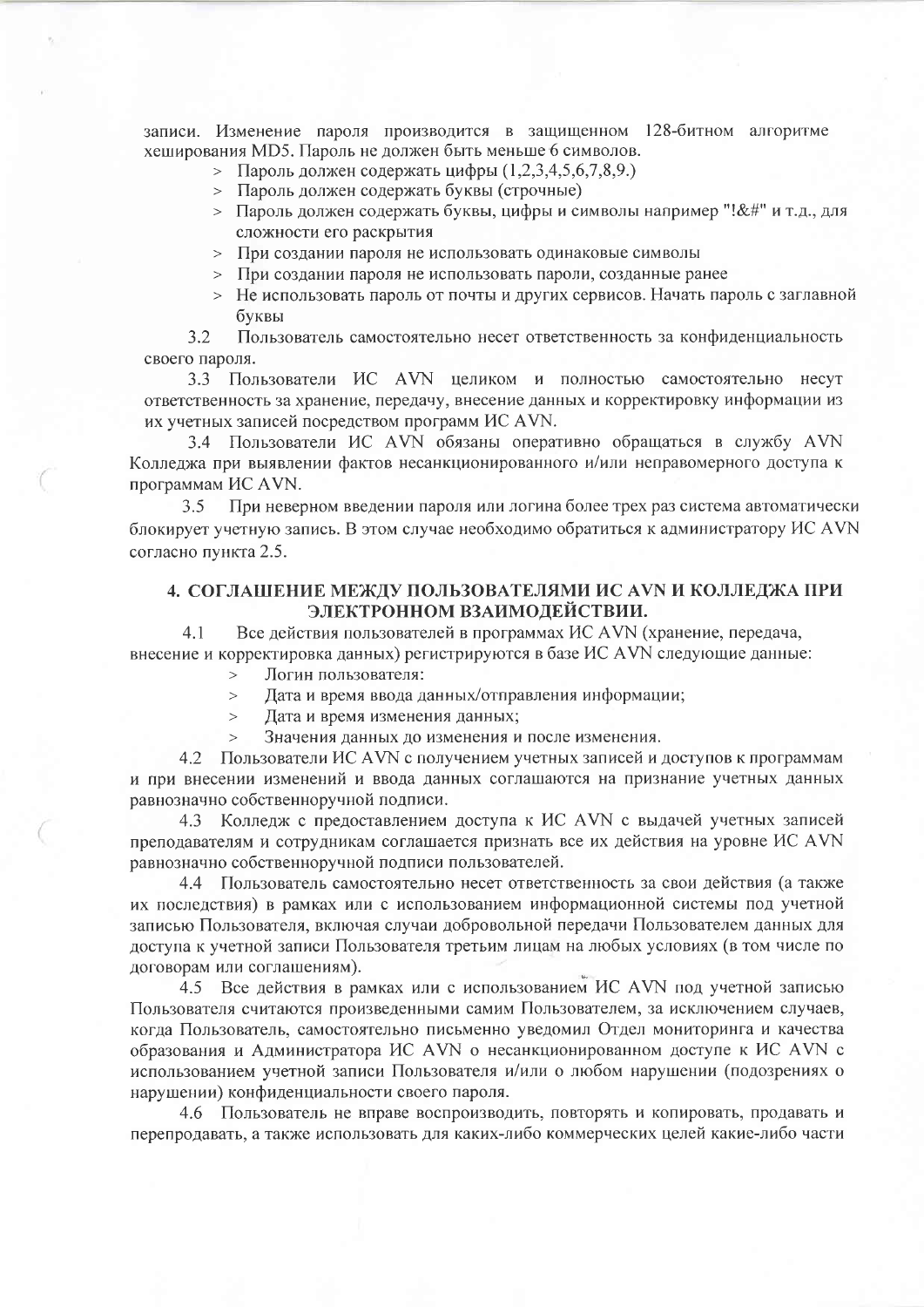ИС AVN или доступ к ним, кроме тех случаев, когда Пользователь получил такое разрешение от службы AVN.

4.6. Администратор AVN вправе заблокировать или удалить учетную запись Пользователя, а также запретить доступ с использованием какой-либо учетной записи к определенным функциям и программам ИС AVN.

4.7. Пользователь самостоятельно несет ответственность перед третьими лицами за свои действия, связанные с использованием ИС AVN, в том числе, за действия, которые приведут к нарушению прав и законных интересов третьих лиц, а также за соблюдение законодательства при использовании информационной системы.

4.8. При использовании информационной системы Пользователь не вправе:

- передавать личные конфиденциальные данные третьим лицам.
- загружать или любым другим способом размещать и/или распространять информацию  $\bullet$ и сведения, которые являются незаконными, клеветническими, оскорбляют нравственность, демонстрируют (или являются пропагандой) насилия и жестокости. нарушают права интеллектуальной собственности, пропагандируют ненависть и/или дискриминацию людей по расовому, этническому, половому, религиозному, социальному признакам, содержат оскорбления в адрес каких-либо лиц или организаций, содержат элементы (или является пропагандой) порнографии, детской эротики, представляют собой рекламу (или являются пропагандой) услуг сексуального характера (в том числе под видом иных услуг), разъясняют порядок изготовления, применения или иного использования наркотических веществ или их аналогов, взрывчатых веществ или иного оружия;
- нарушать права третьих лиц, в том числе несовершеннолетних лип и/или причинять им вред в любой форме:
- загружать, посылать, передавать или любым другим способом размещать и/или распространять информацию и сведения, при отсутствии прав на такие действия согласно законодательству или каким-либо договорным отношениям;
- загружать, посылать, передавать или любым другим способом размещать и/или распространять какие-либо материалы, содержащие вирусы или другие компьютерные колы, файлы или программы, предназначенные для нарушения, уничтожения, либо ограничения функциональности любого компьютерного, телекоммуникационного оборудования или программ, для осуществления несанкционированного доступа;
- нарушать работу ИС AVN:
- другим образом нарушать нормы законодательства, в том числе нормы международного права.

### ЗАПОЛНЕНИЕ ВЕДОМОСТИ С ПОМОЩЬЮ ПРОГРАММЫ AVN 28  $5.$

Программа AVN 28.1 предназначена для заполнения электронной ведомости.

Для того чтобы зайти в программу, необходимо нажать двойным щелчком по значку программы **AM** AVN 28.1.

В открывшемся окне рис. 1., во вкладке «Пользователь», введите логин пользователя, во вкладке «Пароль» введите пароль. Логин и пароль (учетную запись) можно получить у администратора ИС "AVN".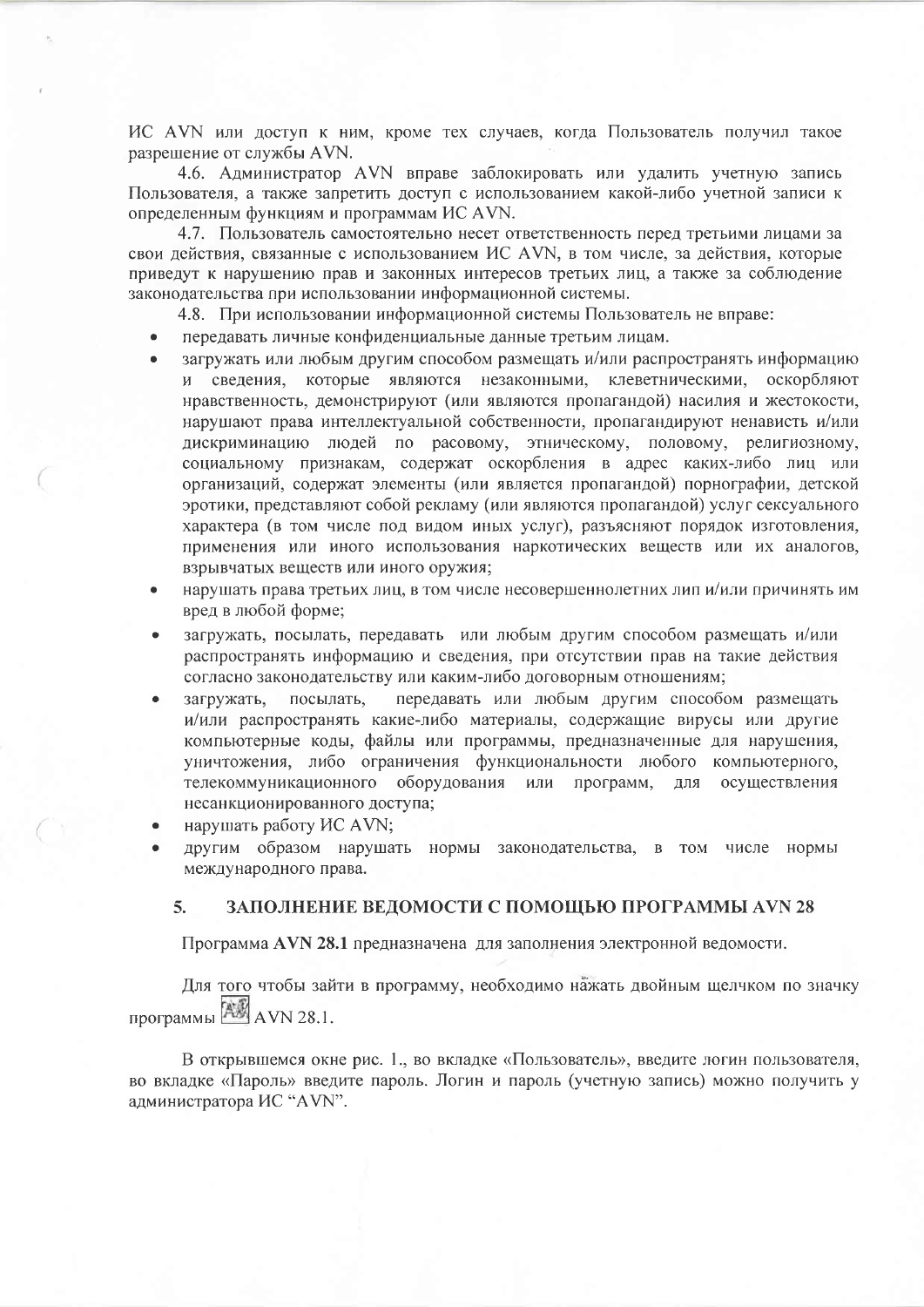

Рис. 1.

После нажмите на кнопку "Вход". Кнопка "Отмена" служит для выхода из программы. Кнопка "Дополнительно" раскрывает еще две вкладки, под названием "Новый пароль" и "Подтверждение", они служат для изменения пароля.

Зарегистрированные пользователи программ, системы AVN, могут менять свои пароли, используя форму авторизации рис. 2., раскрыв нажатием на кнопку "Дополнительно".

|                     |               | Не тратьте время на экономию имеющихся денег,  |               |
|---------------------|---------------|------------------------------------------------|---------------|
|                     |               | А тратьте время на планирование новых доходов. |               |
|                     |               | Нурлан Саитов                                  |               |
|                     |               |                                                |               |
|                     |               |                                                |               |
|                     |               |                                                |               |
| Пользователь        |               |                                                | Вход Отмена   |
|                     |               |                                                |               |
| <b>В. Пароль</b>    |               |                                                | Дополнительно |
|                     |               |                                                |               |
|                     | Замена пароля |                                                |               |
| Новый пароль        |               |                                                |               |
| <b>юдтверждение</b> |               |                                                |               |
|                     |               |                                                |               |
|                     | Sallion1      | <b>SuperLiter</b>                              |               |

Рис. 2.

При этом надо заполнить все поля:

В поле «Пользователь» - пишем логин пользователя.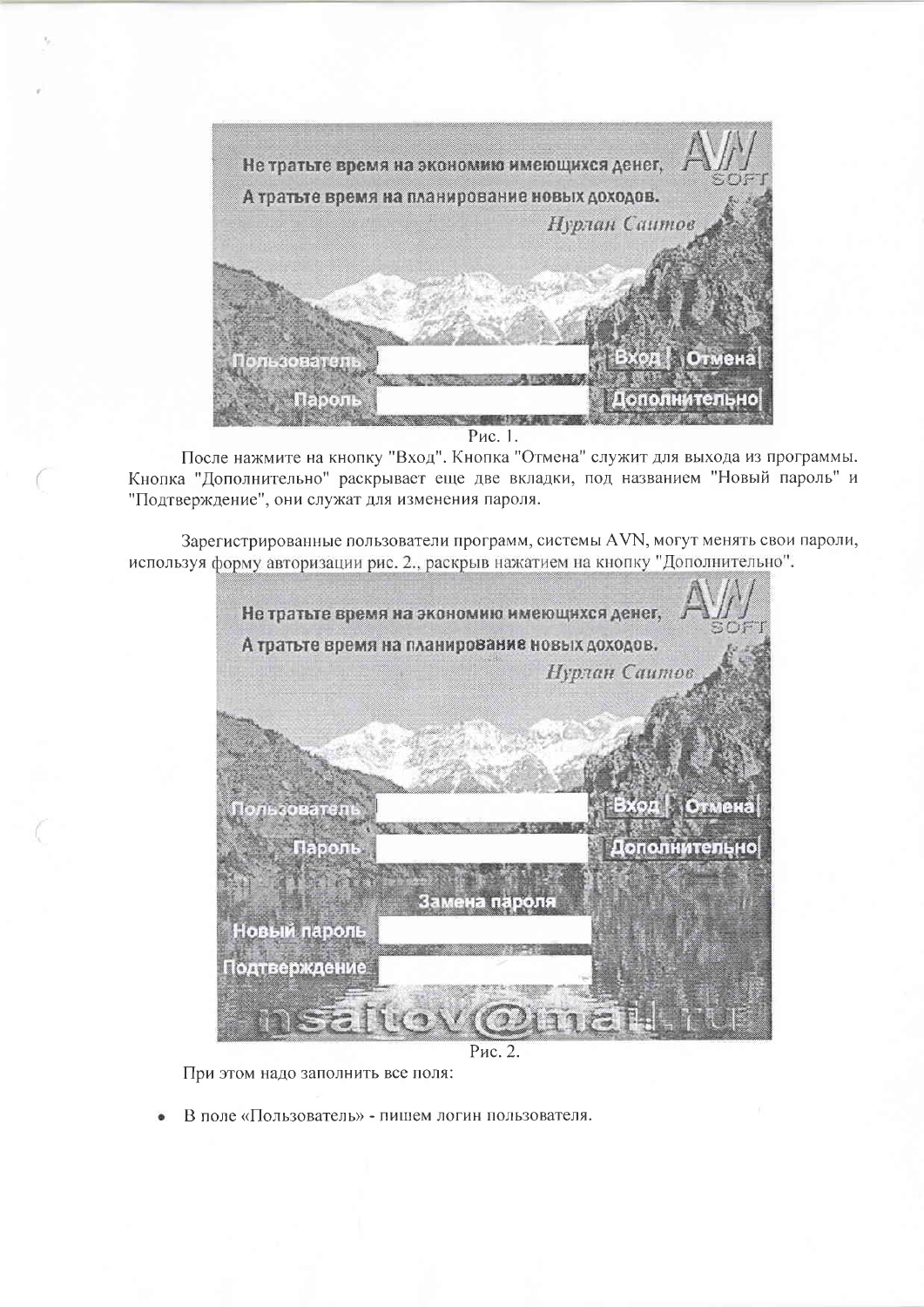- В поле «Пароль» пишем существующий пароль.  $\bullet$
- В поле «Новый пароль» пишем новый пароль.
- В поле «Подтверждение» пишем повторно новый пароль  $\bullet$

После нажимаем на кнопку «Вход».

Новый пароль должен быть не меньше 6 символов и не похож на старый пароль.

После того как вы зашли в программу под своей учетной записью, перед вами открывается форма как показано на рис.3.

| This Brist run-<br>Симвогр.<br>Дисципенна: | e<br><b>T</b> pyrme                                 | Проимии<br>Beausevers (mont) |             |                          |                                                                                                                                     |
|--------------------------------------------|-----------------------------------------------------|------------------------------|-------------|--------------------------|-------------------------------------------------------------------------------------------------------------------------------------|
| Форма недвешств.                           | Zister convin and error (512.253 EP) Scrameers aves |                              |             |                          |                                                                                                                                     |
| E.<br><b>Jun</b>                           |                                                     | <b>Theme</b>                 | <b>Tysm</b> | <b>Flate-Manner Res.</b> | <b>STATISTICS</b>                                                                                                                   |
|                                            |                                                     |                              |             |                          |                                                                                                                                     |
|                                            |                                                     |                              |             |                          |                                                                                                                                     |
|                                            |                                                     |                              |             |                          |                                                                                                                                     |
|                                            |                                                     |                              |             |                          |                                                                                                                                     |
|                                            |                                                     |                              |             |                          |                                                                                                                                     |
|                                            |                                                     |                              |             |                          |                                                                                                                                     |
|                                            |                                                     |                              |             |                          |                                                                                                                                     |
|                                            |                                                     |                              |             |                          |                                                                                                                                     |
|                                            |                                                     |                              |             |                          |                                                                                                                                     |
|                                            |                                                     |                              |             |                          |                                                                                                                                     |
|                                            |                                                     |                              |             |                          |                                                                                                                                     |
|                                            |                                                     |                              |             |                          |                                                                                                                                     |
|                                            |                                                     |                              |             |                          |                                                                                                                                     |
|                                            |                                                     | $\mathcal{R}$ .              |             |                          |                                                                                                                                     |
|                                            |                                                     |                              |             |                          |                                                                                                                                     |
|                                            |                                                     |                              |             |                          |                                                                                                                                     |
| Колематической б.<br>Technology Streets of | Europeene Spred<br>网<br>□<br><b>W</b>               |                              |             |                          | $\mathcal{H}(\mathcal{D})\overset{\sigma}{\rightarrow}\mathcal{L}(\mathcal{D})\mathcal{D}$<br>$\frac{11.32}{100.12 \times 10^{-2}}$ |

Рис.3.

Заполняем поля, используя раскрывающиеся списки, как показано на следующих рисунках:

| Выберите год: | 2009-10 |  |
|---------------|---------|--|
|               | 2008-09 |  |
| an tarawa     |         |  |

|   | Группа: ПОВТ-3-07                                | <b>INTERNATIONAL PROPERTY</b> |
|---|--------------------------------------------------|-------------------------------|
|   | ПОВТ-2-07<br>1081-2-08<br>DOBT-2-09              |                               |
|   | <b>NOBT-3-08</b>                                 |                               |
| . | T0BT-3-09<br>$\sqrt{10B}$ T $\overline{3}$ -1-04 |                               |